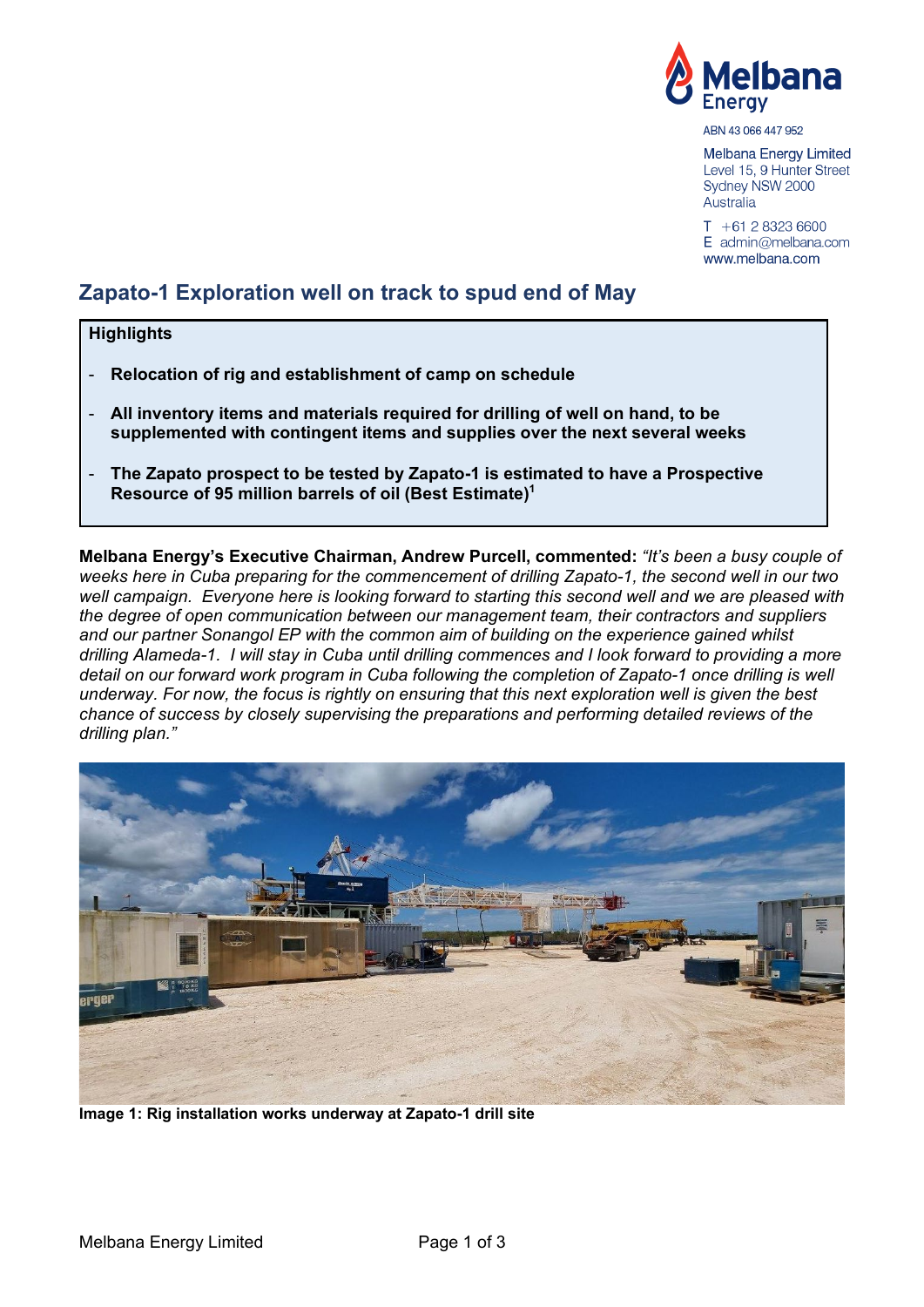

<sup>1</sup> **Prospective Resources Cautionary Statement** - The estimated quantities of petroleum that may potentially be recovered by the application of a future development project(s) related to undiscovered accumulations. These estimates have both an associated risk of discovery and a risk of development. Future exploration appraisal and evaluation is required to determine the existence of a significant quantity of potentially moveable hydrocarbons. All quoted volumes have been taken from Independent Expert McDaniel & Associates Competent Persons Report, released to ASX on 7 August 2018, as adjusted by Melbana for area relinquishment. Melbana is not aware of any new information or data that materially affects the information included in that announcement and that all the material assumptions and technical parameters underpinning the estimates in the announcement continue to apply and have not materially changed.

## **SYDNEY, AUSTRALIA (13 MAY 2022)**

Melbana Energy Limited (ASX: MAY) (**Melbana**) is pleased to provide this update on its preparations for drilling the Zapato-1 exploration well in its Block 9 contract area onshore Cuba (Melbana's working interest 30%).

The drill pad and access roads to support the Zapato-1 exploration well are complete, as are ancillary infrastructure such as pits and water wells.

The drill rig and most of its related equipment are now on site and preparations are being made for mast erection.

Erection of the camp for site personnel is advanced with key personnel already staying on site. Full camp services are expected to be available as early as this weekend.

Commencement of drilling operations are on schedule to commence during the last week of May 2022.

#### **Zapato Prospect**